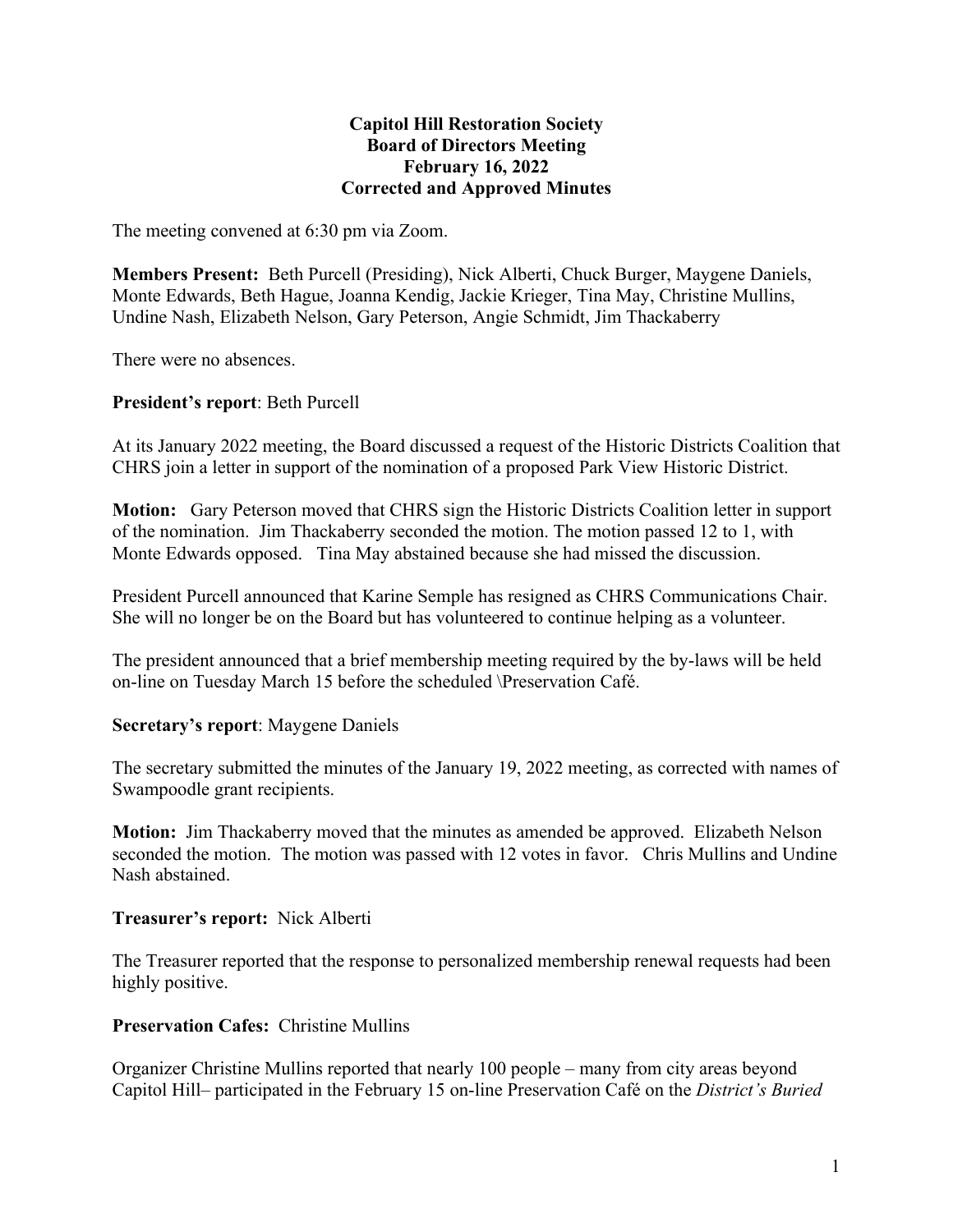*Streams*. The program was presented by Joe Arrowsmith, Ecological Engineer with Straughan Environmental, Josh Burch, D.C. Department of Energy and Environment, and David Ramos, American University. The video of the highly successful presentation is available on the CHRS website.

The next preservation café, *Arming a Navy: The Naval Gun Factory and Its Local Workforce,* will be held on Tuesday March 15, 2022 at 6:30. Edward Valentin, Historian and Curator of the National Museum of the United States Navy, will be the presenter

There was a brief discussion concerning the Southeast Library as the possible site for future Preservation Cafés following library renovations.

# **House Tour Update**: Elizabeth Nelson

Elizabeth Nelson reported that the House Tour Committee is working to confirm houses for the tour. Plans are developing to create Matterport presentations for the private homes.

Beth Purcell is developing a new walking tour of Capitol Hill's NE alleys.

Tickets for the walking tours on March 26 and 27 are now on sale.

## **City Planning:** Monte Edwards

Monte Edwards proposed that CHRS take a position in opposition to a new NFL stadium on the current site of RFK stadium, framing the subject as a planning issue relevant to CHRS interests. He proposed updating past CHRS position papers, and sending letters to Mayor Bowser and the Hill Rag.

Angie Schmidt agreed to review the documents and to propose revisions as appropriate.

Monte Edwards also described efforts to advocate for affordable housing in Reservation 13 and agreed to send a proposal to the Board for action.

# **Historic Preservation**: Jim Thackaberry, Joanna Kendig

The Historic Preservation Committee reported results of a January 27, 2022 hearing of the Historic Preservation Review Board (HPRB) on a proposed addition and 2 story garage at 308 11th St NE. CHRS supported the application despite neighborhood opposition, because the addition and garage were in keeping with Board guidelines, and consistent with recent Board decisions. The Committee particularly noted the HPRB decision for the garage, which held that preserving the existing cornice line, horizontality, and uniform row of one-story garages was important. For these reasons the Board decided that the total height should be reduced, possibly to 18 feet, and the second story set back.

# **Membership**: Maygene Daniels

Maygene Daniels reported that CHRS membership numbers continue to be stable.